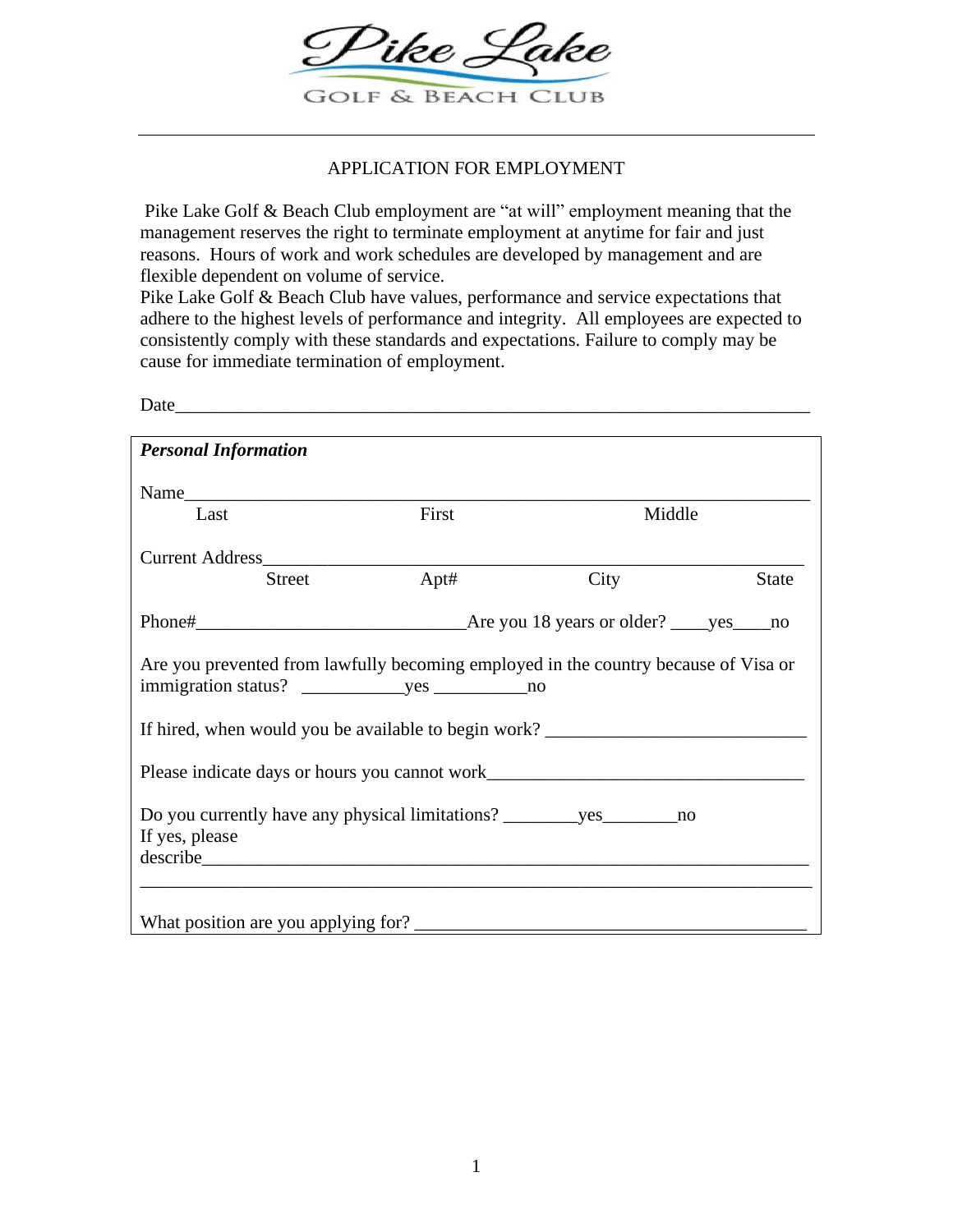

**Employment History**<br>Please indicate your last 3 employers beginning with the most current:

| General Responsibilities                                                                                                                                                                                                               |
|----------------------------------------------------------------------------------------------------------------------------------------------------------------------------------------------------------------------------------------|
| Dates Employed                                                                                                                                                                                                                         |
| Reason for leaving<br><u>equal to the set of the set of the set of the set of the set of the set of the set of the set of the set of the set of the set of the set of the set of the set of the set of the set of the set of the s</u> |
|                                                                                                                                                                                                                                        |

| Name of Company and address        |
|------------------------------------|
|                                    |
| General Responsibilities           |
| Dates Employed                     |
| Reason for leaving<br><u>equal</u> |

| Name of Company and address |
|-----------------------------|
|                             |
| General Responsibilities    |
|                             |
| Reason for leaving          |